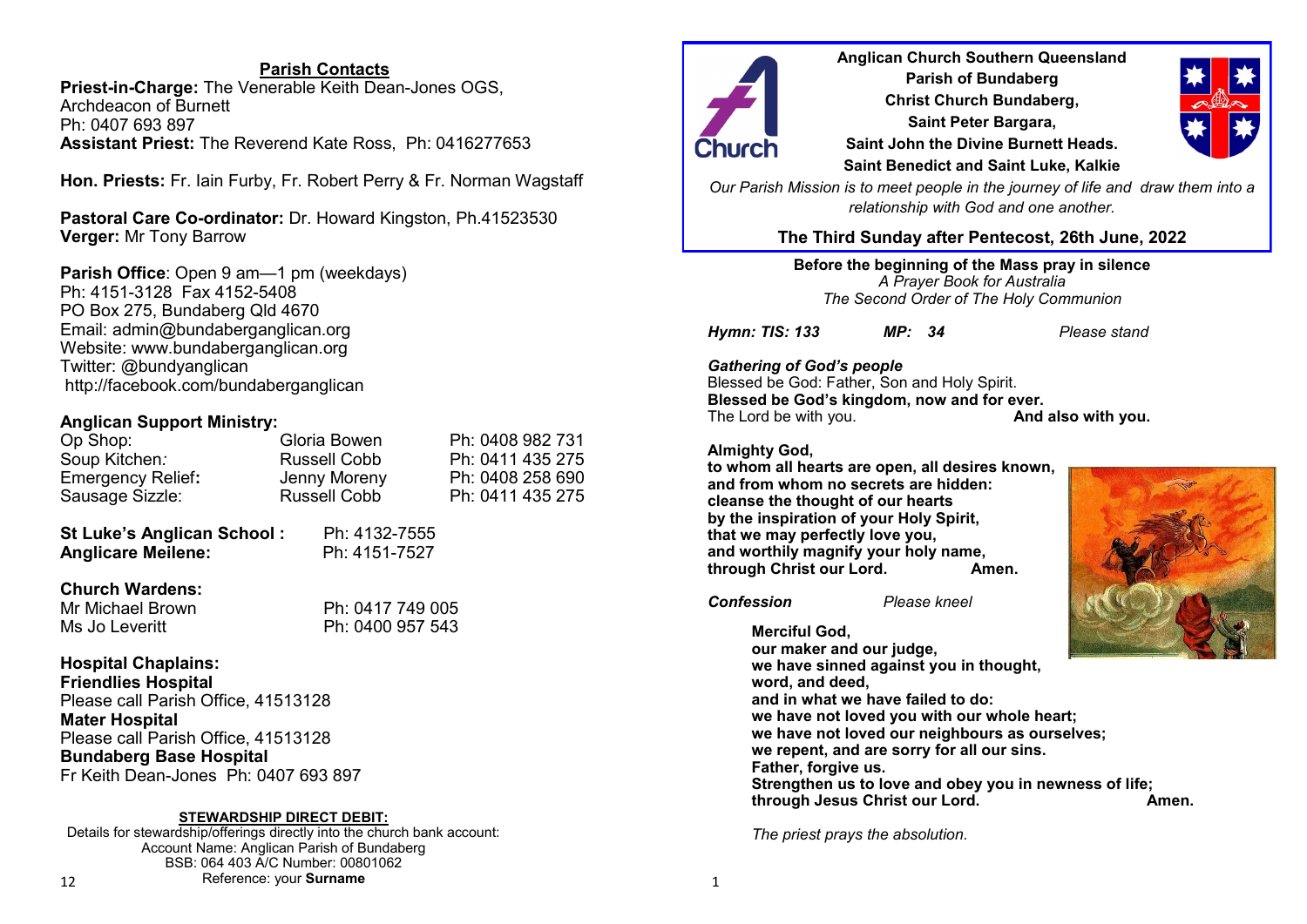*Kyrie Eleison*

**Lord, have mercy Lord, have mercy Christ, have mercy Christ, have mercy Lord, have mercy Lord, have mercy**

*Gloria in Excelsis Deo*

**Glory to God in the highest, and peace to God's people on earth. Lord God, heavenly King, almighty God and Father, we worship you, we give you thanks, we praise you for your glory. Lord Jesus Christ, only Son of the Father, Lord God, Lamb of God, you take away the sin of the world: have mercy on us; you are seated at the right hand of the Father: receive our prayer. For you alone are the Holy One, you alone are the Lord, you alone are the Most High Jesus Christ, with the Holy Spirit, in the glory of God the Father. Amen.**

*Prayer of the Day*

O God,

the light of the minds that know you, the life of the souls that love you, the strength of the thoughts that seek you: help us so to know you that we may truly love you, and so to love you that we may fully serve you, whose service is perfect freedom; through Jesus Christ our Lord, who lives and reigns with you in the unity of the Holy Spirit, one God, for ever and ever. **Amen**

Those who find their life will lose it, and those who lose their life for Jesus' sake will find it. Matthew 10.39

> **LITURGY OF THE WORD** *Please sit* A Reading from the Second Book of Kings

Now when the Lord was about to take Elijah up to heaven by a whirlwind, Elijah and Elisha were on their way from Gilgal. Elijah said to Elisha, 'Stay here; for the Lord has sent me as far as Bethel.' But Elisha said, 'As the Lord lives, and as you yourself live, I will not leave you.' So they went down to Bethel. Then Elijah said to him, 'Stay here; for the Lord has sent me to the Jordan.' But he said, 'As the Lord lives, and as you yourself live, I will

# **Monday 27th June, 2022** 8.30am—Holy Eucharist (CC)

12.00—1.00pm—Emergency Relief from Buss Park entrance (SR)

**Tuesday 28th June, 2022** 7.45am—Holy Eucharist (St Luke's School) 10.00am—Ecumenical Prayer Group (off site)

**Wednesday 29th June, 2022 Peter & Paul, Apostles & Martyrs** 9.30am—Holy Eucharist (CC)

**Thursday 30th June, 2022** 8.30am—Holy Eucharist (SP) 12.00pm—Soup kitchen (takeaway) meal from Buss Park entrance (SR)

**Friday 1st July, 2022** 7.30am—Holy Eucharist (CC) 10.00am—Friday Smoko (SR)

**Saturday 2nd July, 2022** 8.30am—Meditation (CC) 4.00pm—Sausage Sizzle (SR) 6.00pm—Holy Eucharist (SJD)

**Sunday 3rd July, 2022 Fourth Sunday after Pentecost** 7.00am—Holy Eucharist (CC) 9.00am—Holy Eucharist (SP) 9.30am—Holy Eucharist (CC) 12.15pm—Baptism Georgia Elsie Pearl Tanzer (CC) 2.00pm—Sinfonietta Concert (CC)

**Fr Keith and Mother Kate will be away at Synod over this weekend.**

**Kidsplus will be in recess for 1st and 8th July, during school holidays.**

# This Week in the Parish

**LEGEND:**

- CC Christ Church<br>PH Parish Hall
- PH Parish Hall<br>SR Supper Roo
- Supper Room
- SP St Peter
- SJD St John the Divine
- NS No service

**Baptism, Confirmation, Marriage, Confession & Unction by appointment with Father Keith**

**Regular Group Meetings Anglican Men's Society (AMS): 11.30 am** every 2nd Tuesday of the month. **Friday Smoko 10.00am** every Friday All welcome

**Mothers' Union (AMUA): 9.30am commences with Eucharist**  Second & Fifth Wednesday of Month.

**Anglican Soup Kitchen: 12 Noon** every Thursday.

**Kidsplus+ 4.30—6.00pm**  Every Friday during school term Contact Kathy Brecknell on breck@bigpond.net.au

**Meditation: 8.30am**  each Saturday.

**Anglican Sausage Sizzle : 4.00 pm** Every Saturday.

**St Peter's Guild : 9.30am** Every Tuesday. All Welcome

**Copyright 1995. The Anglican Church of Australia Trust Corporation. From the text of 'A Prayer Book for Australia', published under the imprint of Broughton Books. Reproduced with permission.**  Scripture quotations are from *Holy Bible: The New Revised Standard Version©1989,* by the Division of Christian Education of the National Council of the Churches of Christ in the United States of America. Published by Thomas Nelson, Inc., Nashville, Tennessee. All rights Reserved.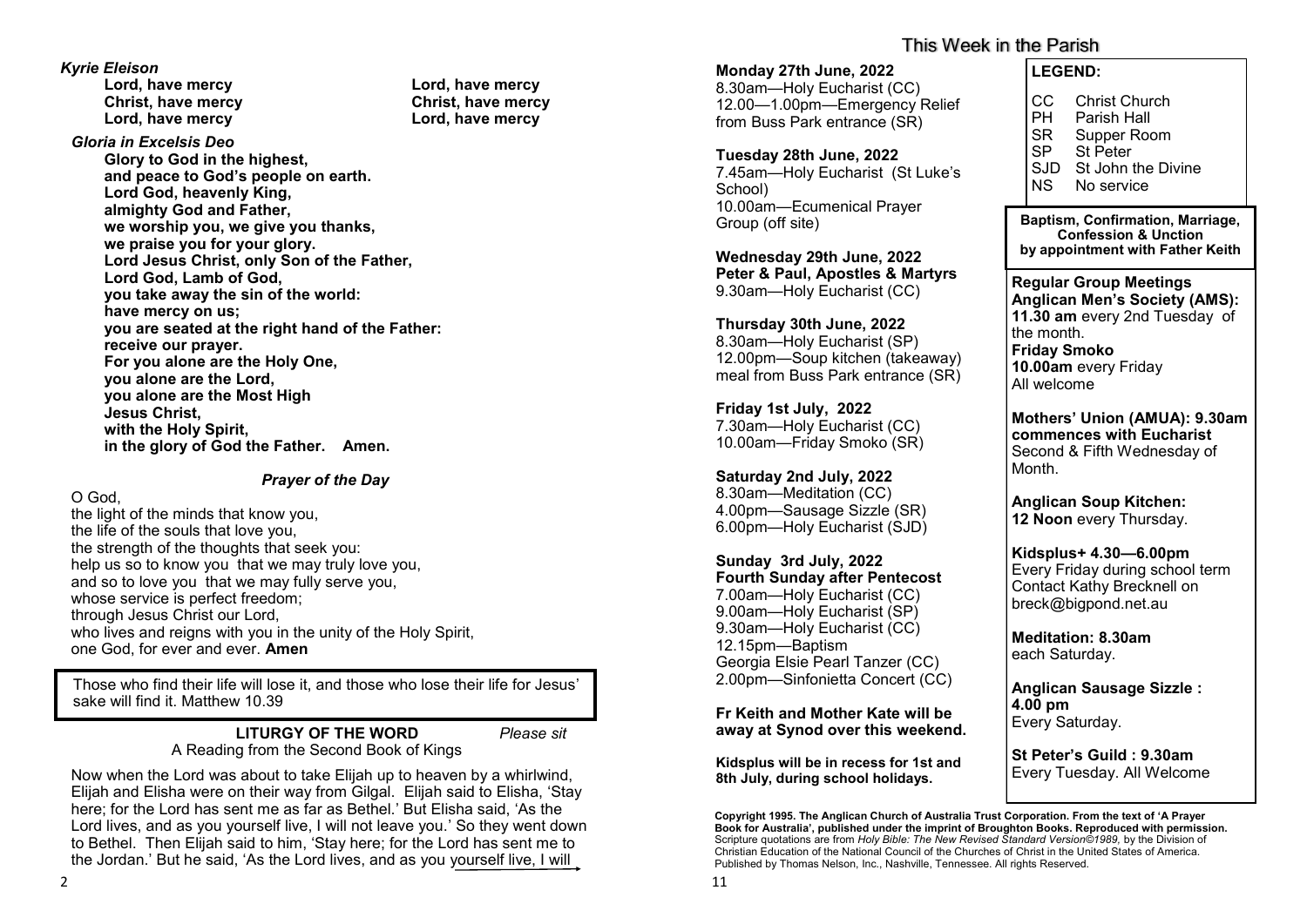

**Christ Church Anglican Church** Cnr Woongarra & Maryborough



Entry \$10 at the door **Correct money please** www.facebook.com/ bundysinfonietta



not leave you.' So the two of them went on. Fifty men of the company of prophets also went, and stood at some distance from them, as they both were standing by the Jordan. Then Elijah took his mantle and rolled it up, and struck the water; the water was parted to the one side and to the other, until the two of them crossed on dry ground. When they had crossed, Elijah said to Elisha, 'Tell me what I may do for you, before I am taken from you.' Elisha said, 'Please let me inherit a double share of your spirit.' He responded, 'You have asked a hard thing; yet, if you see me as I am being taken from you, it will be granted you; if not, it will not.' As they continued walking and talking, a chariot of fire and horses of fire separated the two of them, and Elijah ascended in a whirlwind into heaven. Elisha kept watching and crying out, 'Father, father! The chariots of Israel and its horsemen!' But when he could no longer see him, he grasped his own clothes and tore them in two pieces. He picked up the mantle of Elijah that had fallen from him, and went back and stood on the bank of the Jordan. He took the mantle of Elijah that had fallen from him, and struck the water, saying, 'Where is the Lord , the God of Elijah?' When he had struck the water, the water was parted to the one side and to the other, and Elisha went over.

*(2 Kings 2.1 -2, 6 -14)* 

For the word of the Lord. **Thanks be to God**

3

I call to my God, I cry out toward him: **I call to my God, and surely he will answer**. In the day of my distress I seek the Lord, I stretch out my hands to him by night: **my soul is poured out without ceasing, it refuses all comfort.** I will declare the mighty acts of the Lord: **I will call to mind your wonders of old.** I will think on all that you have done: **and meditate upon your works.** Your way, O God, is holy: **who is so great a god as our God?** You are the God that works wonders: **you made known your power among the nations;** By your mighty arm you redeemed your people: **the children of Jacob and Joseph.** The waters saw you, O God, the waters saw you and were afraid: **the depths also were troubled.** The clouds poured out water, the heavens spoke: **and your arrows darted forth.** The voice of your thunder was heard in the whirlwind: your lightnings lit the world, **the earth shuddered and quaked.** Your way was in the sea, your path in the great waters: **and your footsteps were not seen**.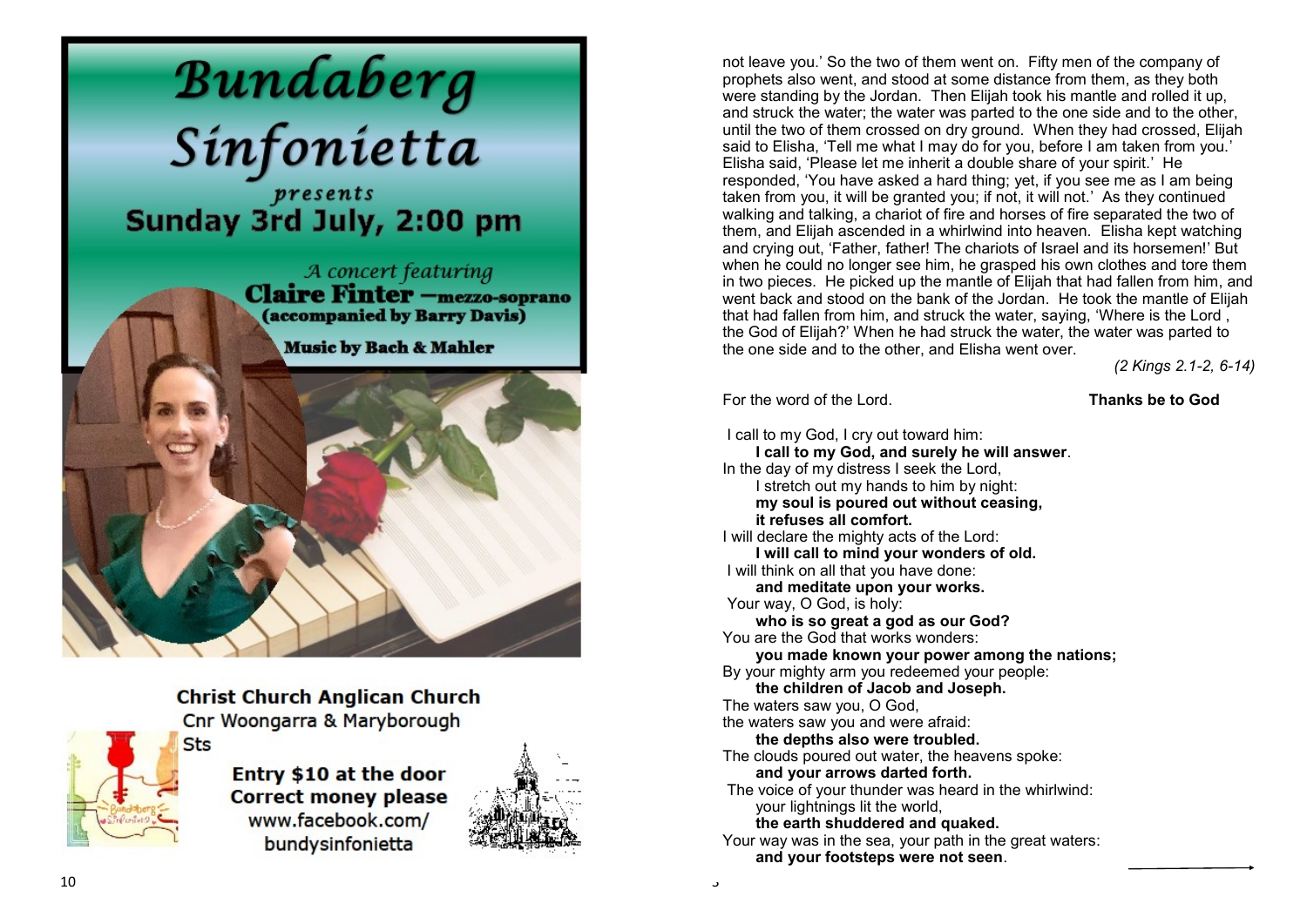# You led your people like sheep: **by the hand of Moses and Aaron.**

*(Psalm 77.1-2, 11-20)*

#### *A Reading from the Letter of Paul to the Galatians*

For freedom Christ has set us free. Stand firm, therefore, and do not submit again to a yoke of slavery. For you were called to freedom, brothers and sisters; only do not use your freedom as an opportunity for self-indulgence, but through love become slaves to one another. For the whole law is summed up in a single commandment, 'You shall love your neighbour as yourself.' If, however, you bite and devour one another, take care that you are not consumed by one another. Live by the Spirit, I say, and do not gratify the desires of the flesh. For what the flesh desires is opposed to the Spirit, and what the Spirit desires is opposed to the flesh; for these are opposed to each other, to prevent you from doing what you want. But if you are led by the Spirit, you are not subject to the law. Now the works of the flesh are obvious: fornication, impurity, licentiousness, idolatry, sorcery, enmities, strife, jealousy, anger, quarrels, dissensions, factions, envy, drunkenness, carousing, and things like these. I am warning you, as I warned you before: those who do such things will not inherit the kingdom of God. By contrast, the fruit of the Spirit is love, joy, peace, patience, kindness, generosity, faithfulness, gentleness, and self-control. There is no law against such things. And those who belong to Christ Jesus have crucified the flesh with its passions and desires. If we live by the Spirit, let us also be guided by the Spirit.

*(Galatians 5.1, 13-25)*

For the word of the Lord. **Thanks be to God**

*Hymn : TIS 402 MP: 142 Please stand Gospel Acclamation* 

**Alleluia, alleluia, alleluia! "**Speak, O Lord, your servant is listening: you have the words of everlasting life." .**Alleluia!** 

The Lord be with you. **And also with you.**

A Reading from the Holy Gospel according to Luke **Glory to you, Lord Jesus Christ.**

When the days drew near for him to be taken up, he set his face to go to Jerusalem. And he sent messengers ahead of him. On their way they

gnosis, and various sects promised ways to salvation.

Gnosticism was rejected by the early Church. Many gnostics believed that Jesus Christ was not a real person. Rather, they thought of him as a spiritual phantom who lack physicality. He could not be human. They argued that he did not suffer on the cross and that he only 'appeared' to suffer. This heresy was termed 'docetism', from the Greek word meaning 'to appear'. Some gnostics and docetists were rigorous in their respect for their bodies (e.g. practising severe fasting) and others lacked self-discipline (e.g. practising gluttony and sexual promiscuity).

We live in a culture that seems to have rejected traditional moral teachings. I think that we need to keep in mind that Christian morality is based on a 'high' view of the dignity of men and women. But the body without the Spirit is incomplete, and St Paul's recognition that we ought to acquire the 'fruit of the Spirit' is an invitation to completion.

Father Keith

**If you require stewardship envelopes (or if you no longer wish to use them) this coming year please advise the Parish Office on 41513128, before July 1st.** 

# ECUMENICAL PRAYER GROUP

**(involving our Parish and Holy Rosary Catholic Parish) will meet at Holy Rosary Church** (cnr Woongarra and Barolin Sts) **on Tuesday 28th June starting 10am. Newcomers always welcome.**

There will be no Mothers' Union meeting following Holy Eucharist on Wednesday 29th June.

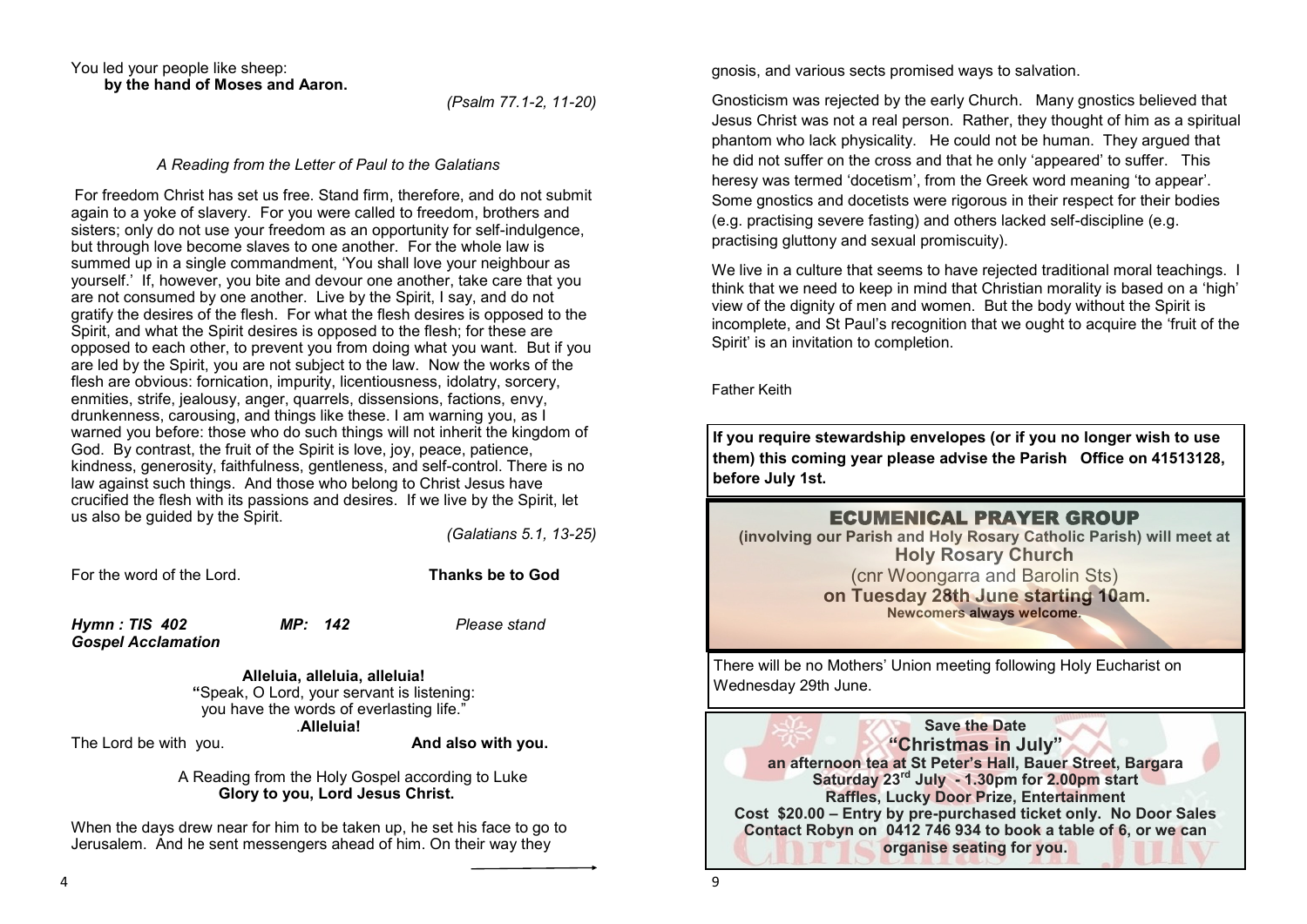**Prayer for those who are sick:** Layne Auer, Joy Learmonth, Maddison, Frank Christensen, Matthew Johnson, Jenny Hetherington, Melinda Glover, Barb Pashen, Betty Chambers, Susan Arthur, Hannah Grace, Ivy Coyle, Elaine Horsnell, Malcolm Cooper, Margaret Impiccini, Biddy Dwyer, Gordon Reynolds, Gareth Large, Allanah Churchward, Margaret Cook, Edna Heidke, Romeo Iacullo, Chloe Blainey, Elizabeth Simmons, Fr Patrick Doulin, John Massingham and Aase Brodersen.

**Please remember:** If you know of anyone at home, in hospital or a nursing home who is in need or would appreciate a visit by a Priest or Liturgical Assistant, please phone the Parish Office on 4151-3128.

> **Readings for Fourth Sunday after Pentecost 3rd July, 2022 2 Kings 5,1—14 Psalm 30 Galatians 6.7—18 Luke 10.1—12, 17—24**

Dear People,

Today's second reading includes a list of the 'fruits of the Spirit': love, joy, peace, patience, kindness, generosity, faithfulness, gentleness, and selfcontrol (Galatians 5.24). This contrasts with the 'works of the flesh': fornication, impurity, licentiousness, idolatry, sorcery, enmities, strife, jealousy, anger, quarrels, dissensions, factions, envy, drunkenness, carousing, and things like these (v.22).

St Paul had a strong sense of the opposition of 'the flesh' and 'the Spirit'. This needs to be explained. It does not mean that the human body and its desires are intrinsically evil. God has made all things and his creation is good (Genesis 1.31). But because God's creation is an expression of love, and love cannot be forced, there is a possibility of evil. Human sin is a misuse of freedom, and this means that the flesh can suffer corruption. But even the most wicked person in the world is loved by God.

In the ancient world, there were many people who believed that the outward and physical world was intrinsically evil. Gnostics (a word derived from the Greek verb 'to know') believed that people were composed of an outer shell, the body, that had been created by an evil demi-god and an inner person, a realm of light, that had been created by a good god. The purpose of life was to escape from the thraldom of the physical so that one could enter the spiritual kingdom of light. This escape was achieved by special knowledge,

entered a village of the Samaritans to make ready for him; but they did not receive him, because his face was set towards Jerusalem. When his disciples James and John saw it, they said, 'Lord, do you want us to command fire to come down from heaven and consume them?' But he turned and rebuked them. Then they went on to another village. As they were going along the road, someone said to him, 'I will follow you wherever you go.' And Jesus said to him, 'Foxes have holes, and birds of the air have nests; but the Son of Man has nowhere to lay his head.' To another he said, 'Follow me.' But he said, 'Lord, first let me go and bury my father.' But Jesus said to him, 'Let the dead bury their own dead; but as for you, go and proclaim the kingdom of God.' Another said, 'I will follow you, Lord; but let me first say farewell to those at my home.' Jesus said to him, 'No one who puts a hand to the plough and looks back is fit for the kingdom of God.'

*( Luke 9.51-62)*  This is the Gospel of the Lord **Praise to you, Lord Jesus Christ**

*Homily**Please sit*

*The Nicene Creed Please stand*

**We believe in one God,** 

**the Father, the almighty, maker of heaven and earth, of all that is, seen and unseen. We believe in one Lord, Jesus Christ, the only Son of God, eternally begotten of the Father, God from God, Light from Light, true God from true God, begotten, not made, of one being with the Father; through him all things were made. For us and for our salvation he came down from heaven, was incarnate of the Holy Spirit and the virgin Mary and became truly human. For our sake he was crucified under Pontius Pilate; he suffered death and was buried. On the third day he rose again in accordance with the Scriptures; he ascended into heaven and is seated at the right hand of the Father. He will come again in glory to judge the living and the dead and his kingdom will have no end.**